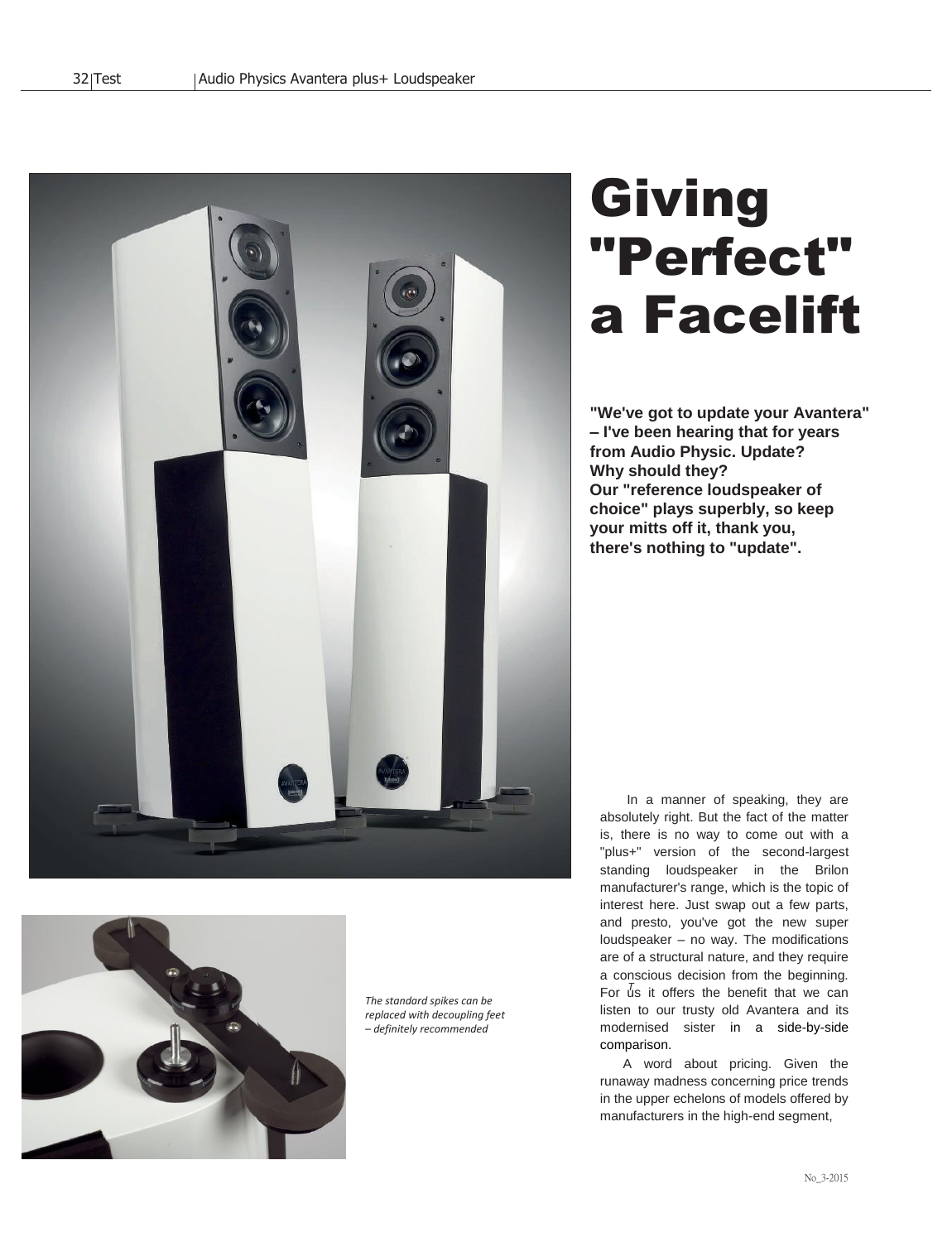what Audio Physic is asking for this highcalibre product can almost be considered a bargain (I'm fully aware of the bitter irony in that statement). An Avantera currently costs upwards from 13,690 Euros per pair, and the plus version runs 15,290 Euros. That is to say, the price for the large version costs a moderate 1,600 Euros extra, and I'm here to tell you: that is the version you want. If you're a fan of highgloss finish (black or white) as with our test sample, then you are up to 17,000 Euros.

 In terms of looks, you can hardly tell both versions of the Avantera apart – you have to take a very close look at the control terminal, which on the large version is in silver, using the outstanding WBT nextgen terminals. And because we're on that general topic, and it's so easy to overlook the tiny details (which were also featured on the original Avantera): The terminals are not merely attached to the cabinet by screw connections, they are mounted on an elastically-suspended board. What's that all about? In the meantime, developer Manfred Diestertich only fields questions like these with an impish grin: "Try it out, you'll be amazed", is his typical response to such questions.

 The Avantera is a good 2 kg heavier than its  $-$  actually not much smaller  $$ sister. And it exists because Manfred Diestertich simply cannot keep from trying out new things. The technical fundamentals on the original Avantera were so advanced, there was hardly anything to improve on anyway. The drivers on both models are the same. Four of them are not readily obvious, namely the woofers. On each side of the loudspeaker are two 7-inch woofers arranged one above the other, and working in concert, with impressive volume, a meticulously reinforced cabinet and two reflex tubes coming together at the bottom, delivering a powerful boost at low registers. And they do so with clever matching that is well attuned to living space: The frequency range tapers off slightly towards the lower registers, which is generally put into perspective in real space, providing for a balanced bass frequency range.

 There are two mid-range drivers 6 inches in diameter, which Audio Physic refers to as "Hyper Holographic Cone midrange drivers". This term refers to the

high-tech basket with the unique double aluminium-plastic configuration. Aluminium makes it sturdy, whereas plastics offer strong dampening characteristics. The membrane itself consists of ultra-thin aluminium, and it is purposefully dampened in order to eliminate any bad habits.

 A very special element indeed is the one responsible for the high notes: What at first glance looks like a perfectly normal dome is in fact a genuine cone tweeter. If you've never seen drivers like this anywhere before, you're right: Whilst Audio Physic do not produce these specialities themselves, thanks to superb connections to a large supplier, exotic designs like this are possible – naturally, these beauties are assembled in Brilon as well.

 So what is it that now makes the Avantera plus version different? The easily tangible features include the use of new capacitors in the crossover network. They are not off the rack either, but instead are purpose-built for Audio Physic by the specialist company Clarity Cap. And the differences to the series versions are in no way related to a customer-specific imprint. rather Manfred Diestertich, or "Manni" in short, had a few ideas of a structural nature here as well, which the manufacturer was willing and able to accommodate.

 Cabinet dampening is also a big issue when it comes to sound quality. Manni started experimenting again and – you guessed it – he found a material that no one else had on their radar screen: a very special ceramic foam. It is not as flexible as mats made of polyester batting, and it has to be mounted as a fitted part when assembling the cabinet – it's not something you can install afterwards, which is why there is no upgrade kit to the plus version.

*The four woofers in the loudspeakers breathe through two tubes on the base*

## Teammates

#### **Turntables:**

- **·TechDAS Air Force Two**
- **·Yamaha GT-750 / Reed 3P**

#### **Phono cartridges:**

- **·Lyra Atlas**
- **·Goldring 2500**

# **Phono preamp:**

**· MalValve preamp three phono**

#### **Preamplifier:**

**· Accuphase C-2420**

#### **Amplifiers:**

- **· Accuphase C-46**
- **· Bryston 4BSST**

#### **Accessories:**

**·**

- **·PS Audio P10 power regenerator**
- **· Cables from Transparent and van den Hul**
- **· Record cleaner from Clearaudio**

#### Adversaries

**Loudspeaker: · KLANG+TON Nada · Audio Physic Avantera**

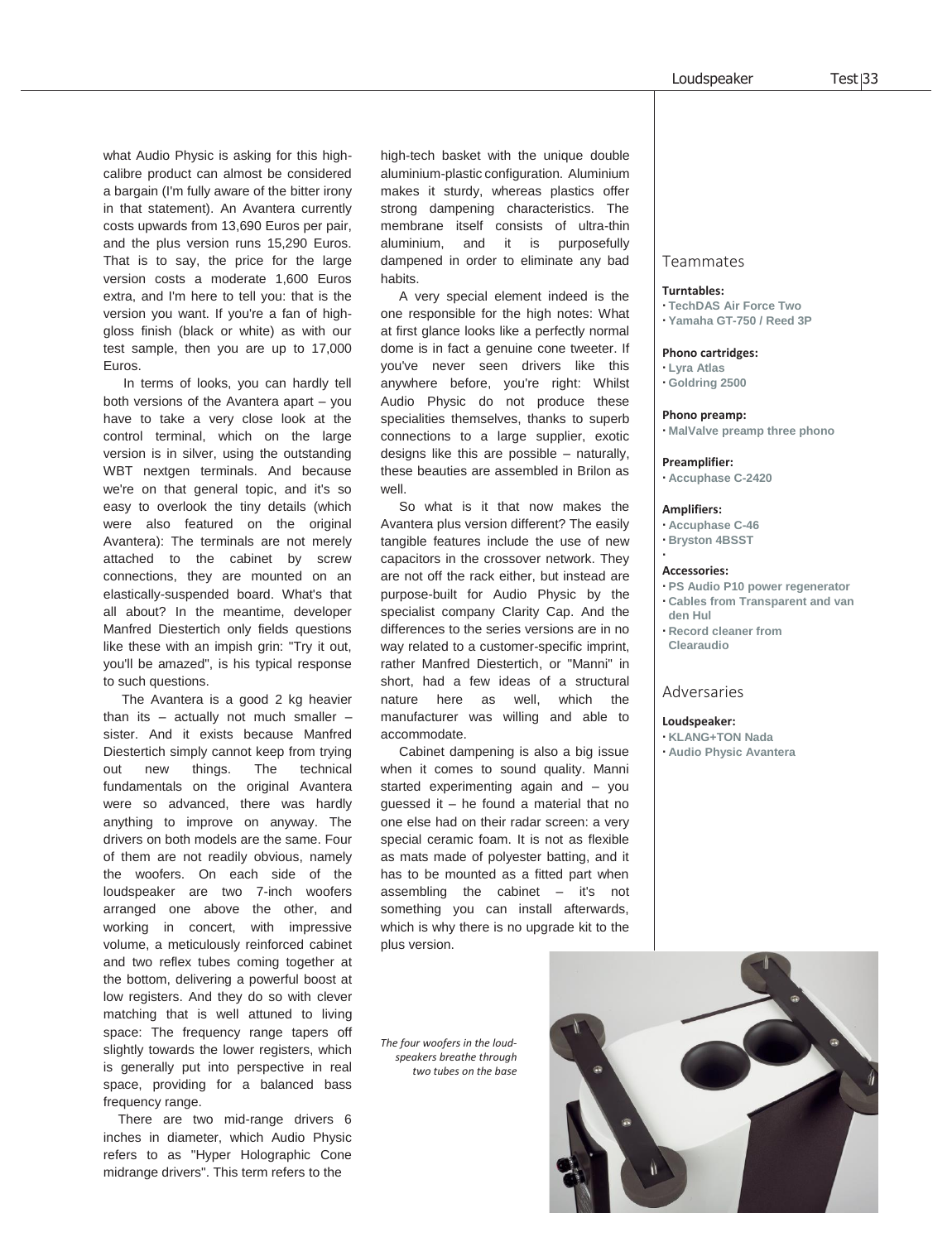

The Third

Daisy & Lewis - The Third Kitty, Daisy & Lewis – The Third

> Music played **Kitty, Daisy & Lewis The Third**

> > **Rickie Lee Jones Rickie Lee Jones**

> > > **Colour Haze Temple**

**Nina Simone At Carnegie Hall**



 Insulation, dampening, resonance control (just look at the suspension of the tweeter network) are all areas where Manni wielded his magic screwdriver. And then of course there are a few special electrical features the developer is no longer particularly keen to talk about, because the ensuing discussions won't get anywhere. He simply does it - and that's it.

 There is an accessory, available at additional charge, that absolutely deserves mentioning, however, as I would never use the loudspeakers without it: the "VCF V Magnetic" feet. You can place the 650 Euro optional set of four underneath components – that's how I first became familiar with the dampeners and was quite dumbfounded indeed to discover the difference it made in the Accuphase preamp – or using the enclosed thread adapters, you can screw them into the "outriggers" of the loudspeakers, replacing the standard spikes. Technically, it involves a combination of advanced string suspension in combination with two powerful repelling Neodymium magnets that together provide for effective decoupling from the rest of the world. Each puck can handle 30 kilos, more than adequate for this loudspeaker. For use underneath components, there are smaller (and cheaper) versions.

 And if the differences between the original Avantera and the plus version are already far beyond my wildest dreams – replacing the spikes with the magnetic feet ultimately catapults the loudspeaker into another league. To be sure, the Avantera is grandiose and superior, and it is absolutely masterful in projecting a full range of textures. Everything is fantastic, as long as you have never heard the "plus" version. It conveys a slightly different tonal character, because the bass appears more slender – which of course it isn't, but it is simply more responsive to the lower tones. In fact  $-$  and this is another instance where you have to take traditional measurement technology with a grain of salt – both Avanteras are veritable

*The cabinet configuration reveals far more than a homely MDF box. What's more, each filter is placed directly on its corresponding chassis.*



*Cables are connected via mechanically-decoupled pure silver terminals from WBT.*



# Audio Physic Avantera plus+

- **·from 15,300 Euros per pair**
- **· Manufacturer: Audio Physic, Brilon, Germany**
- **·Telephone: +49 2961 96170**
- **·Internet: [www.audiophysic.de](http://www.audiophysic.de/)**
- **·Warranty: 2 years**
- **· Finishes: various veneers and lacquers ·W x H x D: 240 x 1150 x 420 mm (incl. feet)**
- **·Weight: 42 kg**

### **Bottom line …**

» Perseverance pays off in the end. With lots of small updates, Audio Physic has raised Avantera to a new level of sound quality, as

the loudspeaker sounds incredibly natural, substantive and spacious. Actually this is obligatory: the proprietary decoupling feet.